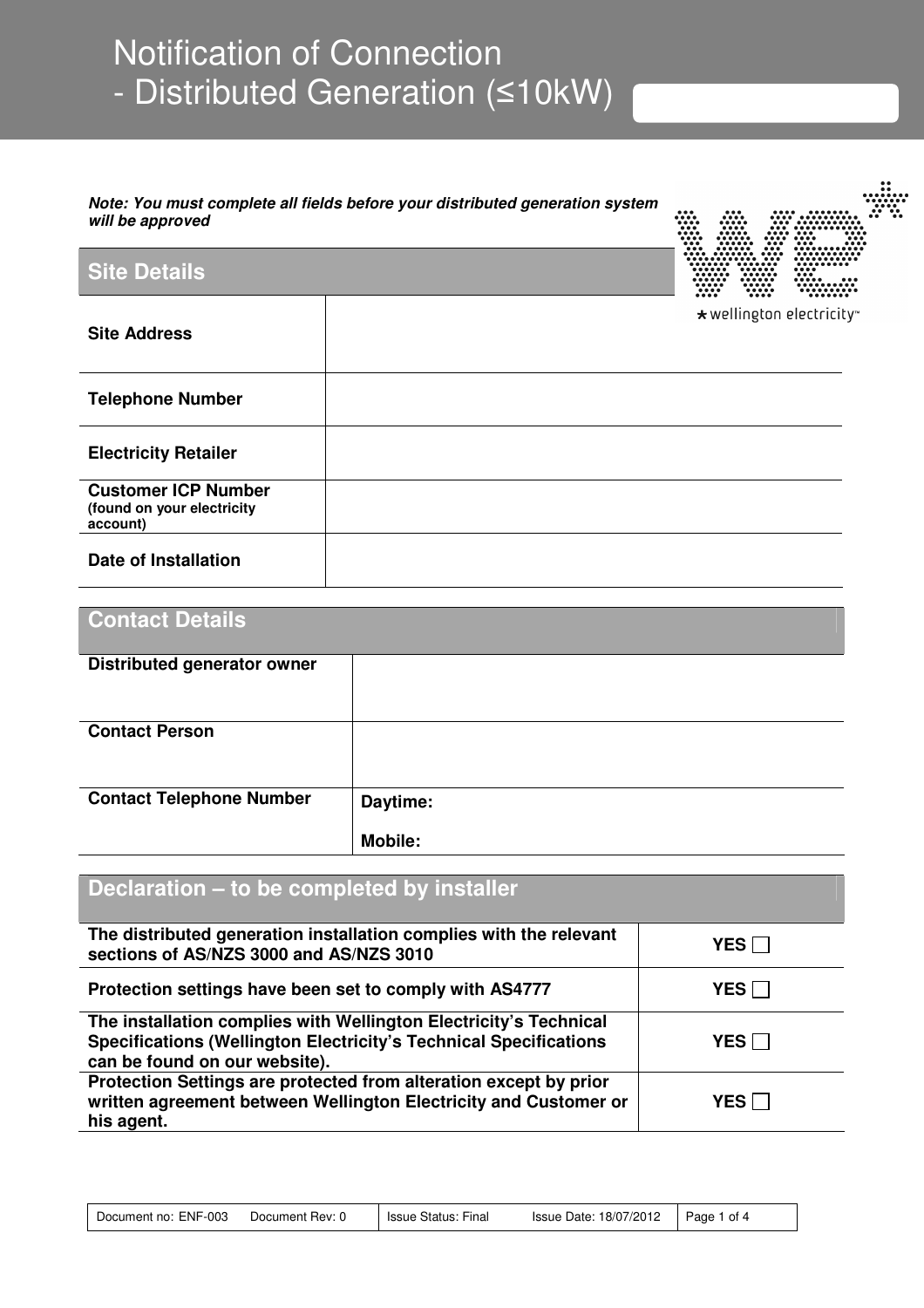# **Declaration – to be completed by installer**

**Comments (continue on separate sheet if necessary)** 

| <b>Name of Installer:</b>   | Signature: | Date: |
|-----------------------------|------------|-------|
| <b>Registration Number:</b> |            |       |
| Name of Owner:              | Signature: | Date: |

| Document no: ENF-003 | Document Rev: 0 | Issue Status: Final | Issue Date: 18/07/2012 | Page 2 of 4 |
|----------------------|-----------------|---------------------|------------------------|-------------|
|----------------------|-----------------|---------------------|------------------------|-------------|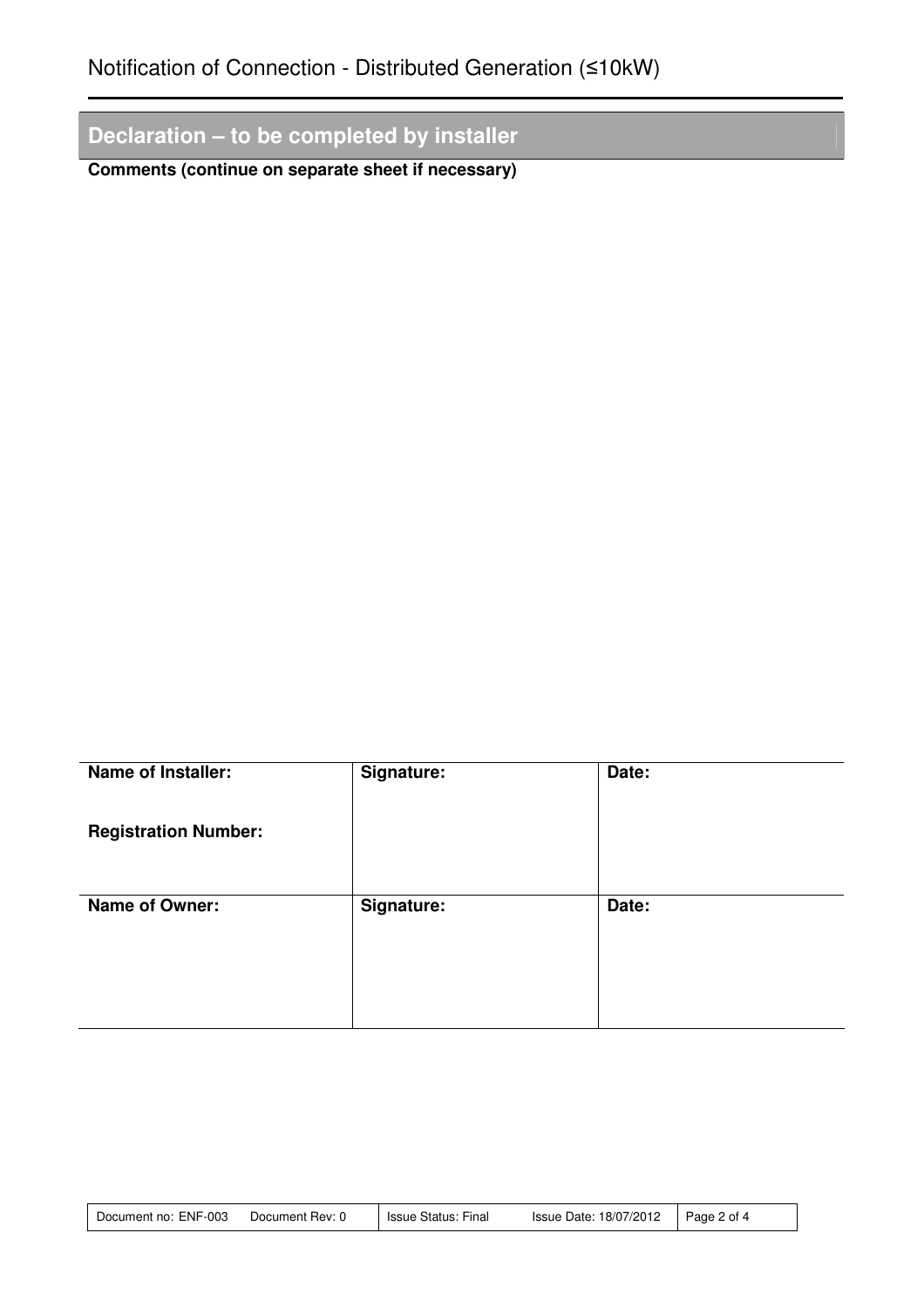# Notification of Connection - Distributed Generation (≤10kW)

| <b>Installer Details</b>           |  |
|------------------------------------|--|
| <b>Installer</b>                   |  |
| <b>Accreditation/Qualification</b> |  |
| <b>Address</b>                     |  |
| <b>Contact Person</b>              |  |
| <b>Telephone Number</b>            |  |
| <b>Fax Number</b>                  |  |
| <b>E-mail Address</b>              |  |

| <b>Distributed Generator Details</b>                                   |  |
|------------------------------------------------------------------------|--|
| <b>Manufacturer and model Type</b>                                     |  |
| Serial number of distributed generator                                 |  |
| Serial number/version number of<br><b>software</b> (where appropriate) |  |
| Micro-generator rating (kVA)<br>(Under normal running conditions)      |  |
| <b>Power factor</b><br>(Under normal running conditions)               |  |
| Maximum peak short circuit current (A)                                 |  |
| Type of prime mover (if applicable)                                    |  |
| <b>Fuel Source</b>                                                     |  |
| Location of distributed generator<br>within the installation           |  |
| Location of multi-pole isolator                                        |  |